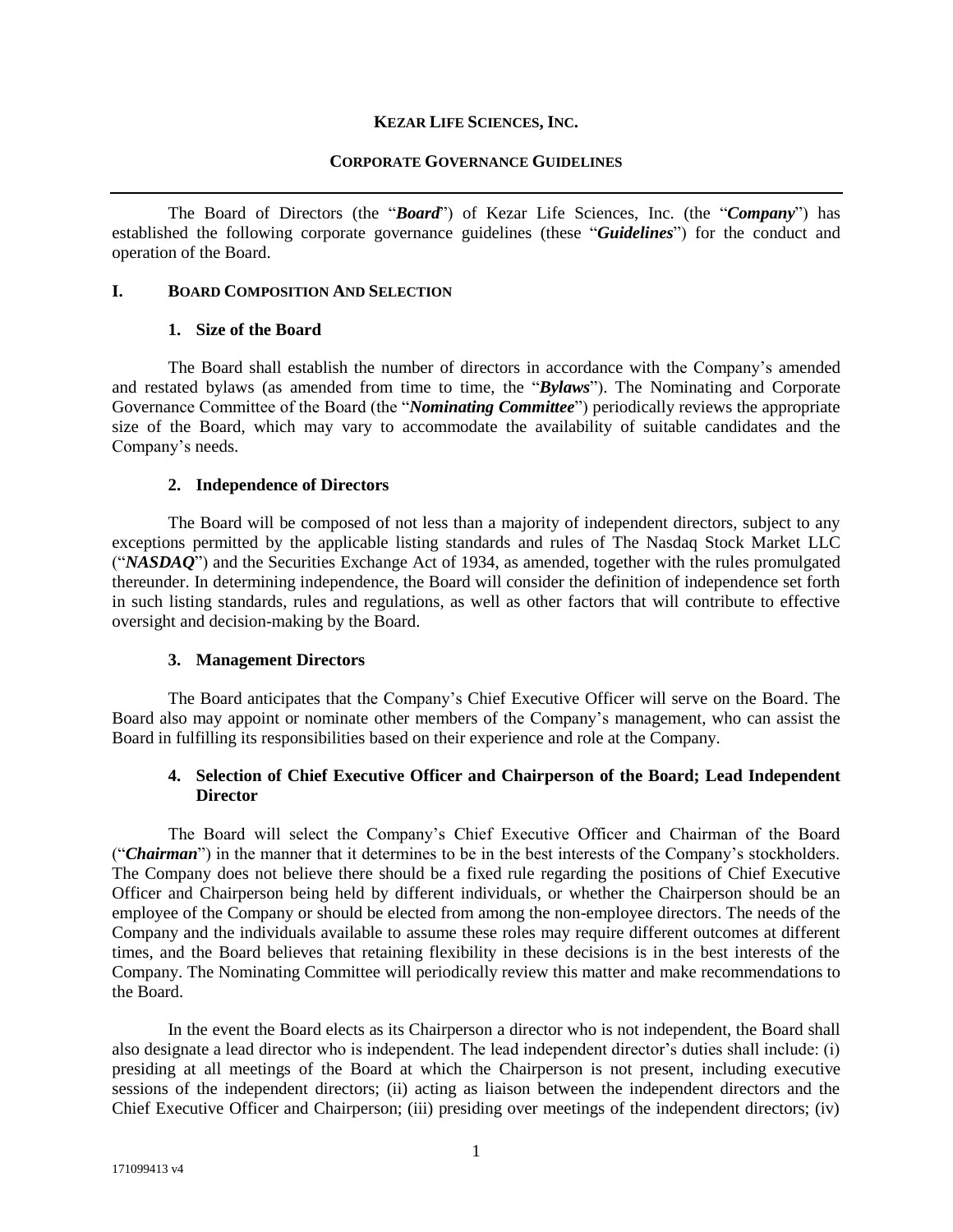consulting with the Chairperson in planning and setting schedules and agendas for Board meetings to be held during the year; and (v) performing such other functions as the Board may delegate.

The Board will be responsible for nominating members for election to the Board by the Company's stockholders at the annual meeting of stockholders. The Board is also responsible for filling vacancies on the Board that may occur between annual meetings of stockholders. The Nominating Committee is responsible for identifying, reviewing, evaluating and recommending to the Board candidates to serve as directors of the Company in accordance with the Nominating Committee's charter and consistent with the criteria listed below. The Chairperson of the Board will extend the invitation to join the Board.

#### **5. Board Membership Criteria**

The Board will determine the appropriate characteristics, skills and experience for the Board as a whole and for its individual members. The Board considers director nominee recommendations from the Nominating Committee. The Board will consider the minimum general criteria set forth below, and may add any specific additional criteria with respect to specific searches, in selecting candidates and existing directors for service on the Board. An acceptable candidate may not fully satisfy all of the criteria, but is expected to satisfy nearly all of them. The Board believes that director candidates should have certain minimum qualifications, including being able to read and understand basic financial statements and having the highest personal integrity and ethics.

In considering candidates recommended by the Nominating Committee, the Board intends to consider such factors as: (i) possessing relevant expertise upon which to be able to offer advice and guidance to management; (ii) having sufficient time to devote to the affairs of the Company; (iii) demonstrating excellence in his or her field; (iv) having the ability to exercise sound business judgment; (v) experience as a board member or executive officer of another publicly held company; (vi) having a diverse personal background, perspective and experience; and (vii) having the commitment to rigorously represent the long-term interests of the Company's stockholders. The Board reviews candidates for director nomination in the context of the current composition of the Board, the operating requirements of the Company and the long-term interests of the Company's stockholders. In conducting this assessment, the Board considers diversity, age, skills, and such other factors as it deems appropriate given the current needs of the Board and the Company to maintain a balance of knowledge, experience and capability. In the case of incumbent directors whose terms of office are set to expire, the Board reviews such directors' overall service to the Company during their term, including the number of meetings attended, level of participation, quality of performance, and any other relationships and transactions that might impair such directors' independence. In the case of new director candidates, the Board also determines whether the nominee must be independent for purposes of satisfying applicable listing requirements.

#### **6. Changes in Board Member Criteria**

The Board and the Company wish to maintain a Board composed of members who can productively contribute to the success of the Company. From time to time, the Board may change the criteria for Board membership to maximize the opportunity to achieve this success. When this occurs, the Board will evaluate existing members according to the new criteria. The Board may ask a director who no longer meets the complete criteria for board membership to adjust his or her committee assignments or resign from the Board.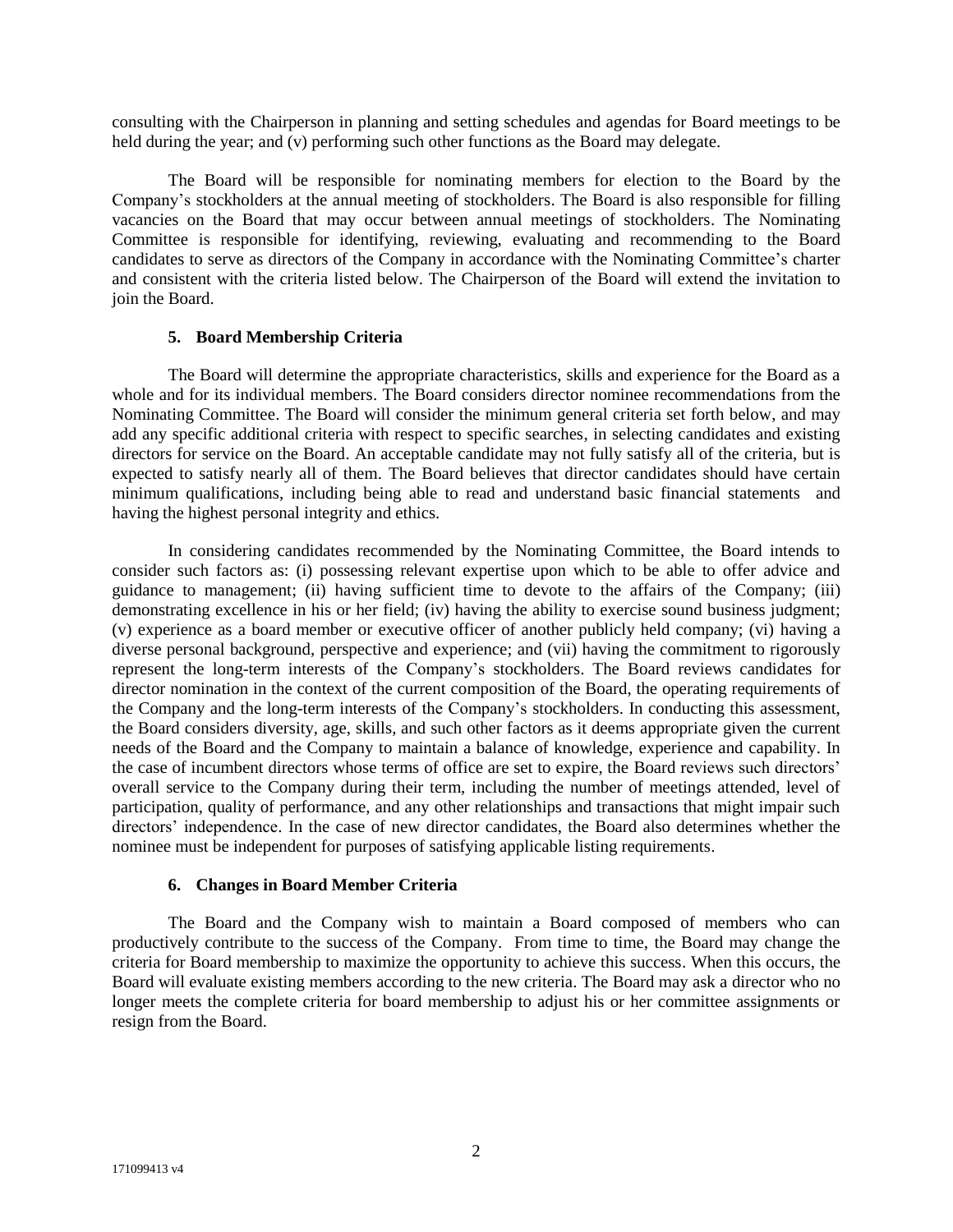### **7. Term Limits**

The Board does not believe it should limit the number of terms for which an individual may serve as a director. Directors who have served on the Board for an extended period of time are able to provide continuity and valuable insight into the Company, the Company's operations and prospects based on their experience with, and understanding of, the Company's history, policies and objectives. The Board believes that, as an alternative to term limits, the director nomination process described in these Guidelines can ensure that the Board continues to evolve and adopt new ideas and viewpoints.

## **8. Limits on Board Memberships**

Directors should advise the Chairperson of the Board and the Chairperson of the Nominating Committee in advance of accepting an invitation to serve on the board or committee of another company. The Board recognizes that a director's ability to fulfill his or her responsibilities as a member of the Board can be impaired if he or she serves on a large number of other boards or board committees. Service on boards and board committees of other companies should be consistent with the Company's conflict-ofinterest policies. Non-employee directors should generally serve on no more than four (4) other public company boards and on no more than three (3) other public company audit committees, without the approval of the Board. In addition, non-employee directors who are executive officers of other public companies should generally serve on no more than one other public company board, without the approval of the Board. In selecting nominees for membership, the Board shall take into account the other demands on the time of a candidate.

## **9. Retirement Age**

The Board does not believe that a fixed retirement age for directors is appropriate.

## **10. Directors Who Change Their Job Responsibility**

A director who retires from his or her present employment or who materially changes his or her position should promptly notify the Board and the Nominating Committee. The Board does not believe any director who retires from his or her present employment, or who materially changes his or her position, should necessarily leave the Board. However, there should be an opportunity for the Board, through the Nominating Committee, to review the continued appropriateness of Board membership under these changed circumstances.

#### **II. ROLE OF THE BOARD OF DIRECTORS**

The Company's stockholders select the Board to provide oversight of, and strategic guidance to, senior management. The fundamental responsibility of a Board member is to fulfill his or her fiduciary duties of care and loyalty and otherwise to exercise his or her business judgment in the best interests of the Company and the Company's stockholders. Service on the Board requires significant time and attention on the part of directors. More specifically, the Board has responsibilities to (i) review, approve and monitor fundamental financial and business strategies and major corporate actions, (ii) assess major risks facing the Company and consider ways to address those risks, (iii) select and oversee management and determine its composition and (iv) oversee the establishment and maintenance of processes and conditions to maintain the integrity of the Company. Directors must participate in Board meetings, review relevant materials, and prepare for meetings and discussions with management. The Company expects directors to maintain an attitude of constructive involvement and oversight, to ask relevant, incisive and probing questions and to require honest and accurate answers. Directors must act with integrity and the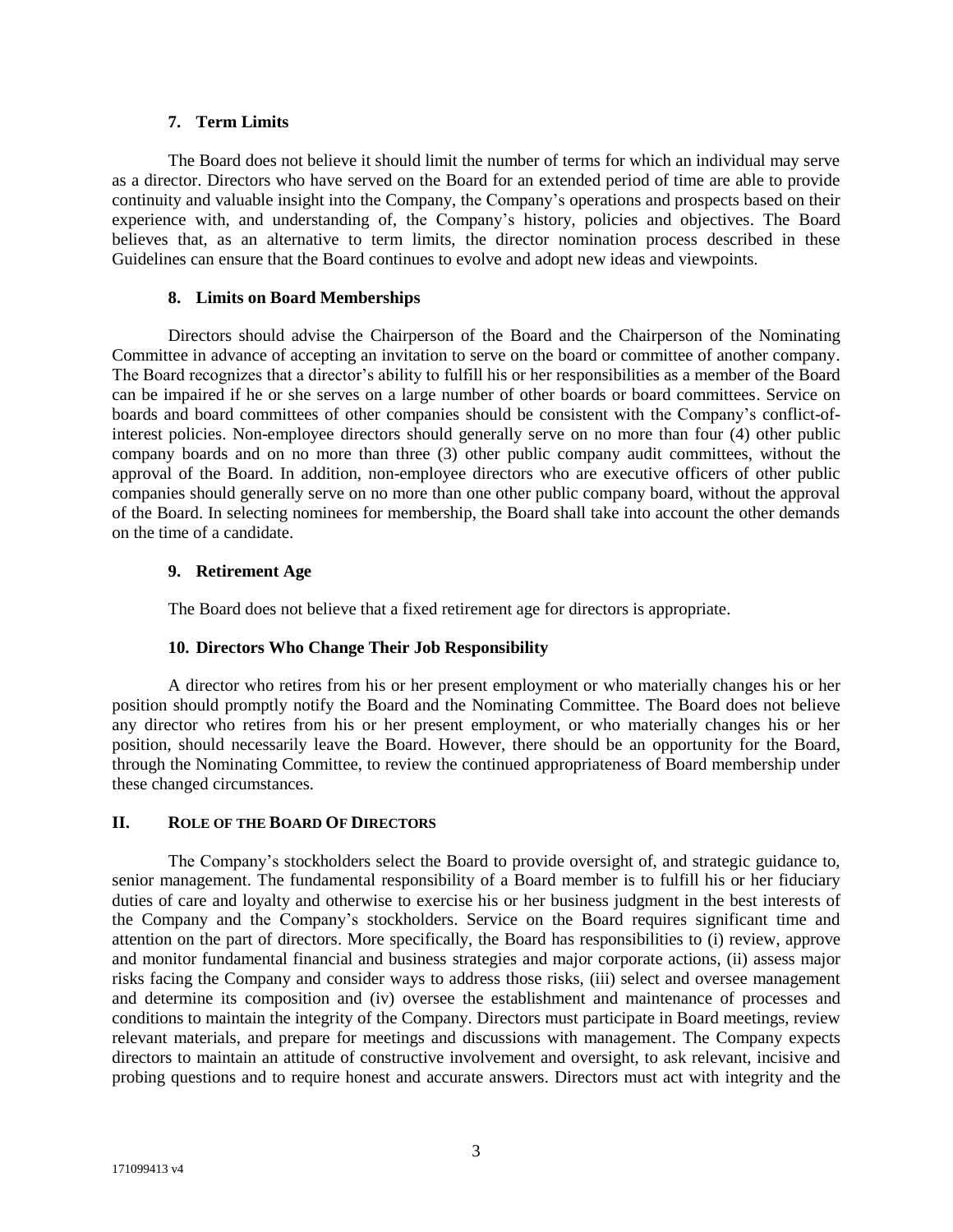Company expects them to demonstrate a commitment to the Company, the Company's values, the Company's business and to long-term stockholder value.

### **III. DIRECTOR ORIENTATION AND EDUCATION**

The Nominating Committee may implement an orientation process for directors that includes background material on the Company's policies and procedures and expectations as to directors and committee member duties and responsibilities, meetings with senior management and visits to the Company's facilities. The Company may offer continuing education programs to assist the directors in maintaining the level of expertise required to perform his or her duties as a director.

Each director is encouraged to be involved in continuing director education on an ongoing basis to enable him or her to better perform his or her duties and to recognize and appropriately address issues that arise. Board members are encouraged to attend seminars, conferences and other continuing education programs designed especially for directors of public companies, including but not limited to, accredited director education programs. The Company shall pay all reasonable expenses related to continuing director education.

#### **IV. DIRECTOR COMPENSATION**

The Compensation Committee of the Board (the "*Compensation Committee*") shall review and recommend to the Board for approval the form and amount of director compensation for Board and committee service for non-employee directors in accordance with the principles set forth in its charter, applicable legal and regulatory guidelines. The amount of compensation for non-employee directors and committee members should be consistent with market practices of similarly situated companies. In determining compensation, the Board will consider the impact of such compensation on the director's independence and objectivity. Directors who are officers or employees shall not receive any additional compensation for serving on the Board. To assist in setting compensation, the Compensation Committee or the Board may request compensation information from the Company or from independent consultants.

#### **V. BOARD MEETINGS**

#### **1. Number of Meetings**

The Board expects to have at least four (4) regular Board meetings each year.

#### **2. Attendance**

The Company expects the Board members to attend all meetings of the Board and committees on which they serve. Directors must notify the Chairperson of the Board of circumstances preventing attendance at a meeting. All Board members are encouraged, but not required, to attend the Company's Annual Meeting of Stockholders.

#### **3. Preparation and Commitment**

The Company will provide directors with appropriate preparatory materials in advance of a meeting. The Company expects the Company's directors to rigorously prepare for, attend and participate in all Board and committee meetings. Each director should ensure that other existing and planned future commitments do not materially interfere with the member's service as director.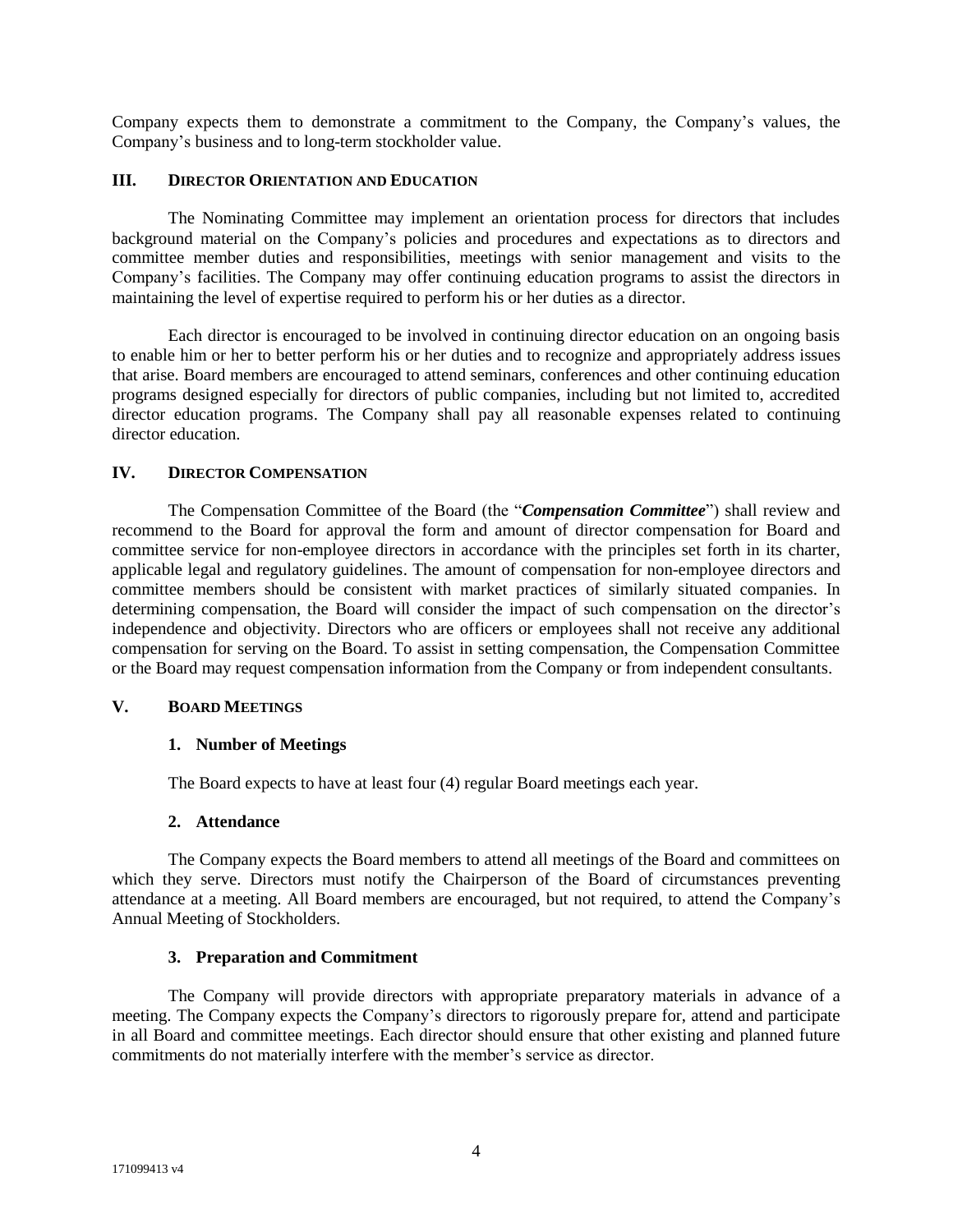### **4. Agenda**

The Chairperson of the Board, together with the lead independent director, will establish a schedule of subjects to be discussed during the year (to the extent this can be foreseen) and an agenda for each Board meeting. Each Board member is encouraged to suggest the inclusion of items on the agenda at any time and each Board member is free to raise subjects that are not on the agenda.

# **5. Executive Session**

The independent, non-employee directors of the Board will meet periodically in executive session without management and any non-independent directors, but no less than two (2) times per year or such greater number as required by NASDAQ listing standards. Executive session discussions may include such topics as the independent directors determine. The directors generally shall not take formal action at these sessions, but may make recommendations for consideration by the full Board. The lead independent director, if any, will preside over the executive sessions and serve as the liaison between the independent directors and the Chief Executive Officer and Board Chairperson.

# **6. Committee Reports**

At each regular Board meeting, each committee that held a meeting subsequent to the last Board meeting and prior to the current Board meeting will present a brief summary of its committee meeting to the Board, including the principal subjects discussed and the conclusions and actions of the committee. In general, the Chairperson of the appropriate committee will present such report.

# **VI. BOARD COMMITTEES**

# **1. Number of Committees; Independence of Members**

The committee structure of the Board will consist of at least the following standing committees: (a) an Audit Committee; (b) a Compensation Committee; and (c) a Nominating and Corporate Governance Committee. The Board may form, merge or dissolve committees as it deems appropriate from time to time, in accordance with applicable law. The Audit Committee, the Compensation Committee and the Nominating Committee shall be composed entirely of independent directors, except to the extent allowed under applicable NASDAQ listing standards and Exchange Act rules.

## **2. Committee Functions and Charters**

All standing committees will operate pursuant to a written charter, which sets forth the responsibilities of the committee and procedures that the committee will follow. Unless otherwise directed by the Board, the Board will develop and approve a written charter delineating each committee's responsibilities. The charters of all committees will be subject to periodic review and assessment by each committee and each committee shall recommend any proposed charter changes to the Board.

## **3. Board Committee Membership**

The Nominating Committee oversees the Board's committee structure and operations. The Nominating Committee, after due consideration of the interests, independence and experience of the individual directors and the independence and experience requirements set forth in the listing standards of any stock exchange on which any of the Company's capital stock is listed, the rules and regulations of the Securities and Exchange Commission and applicable law, shall make recommendations to the entire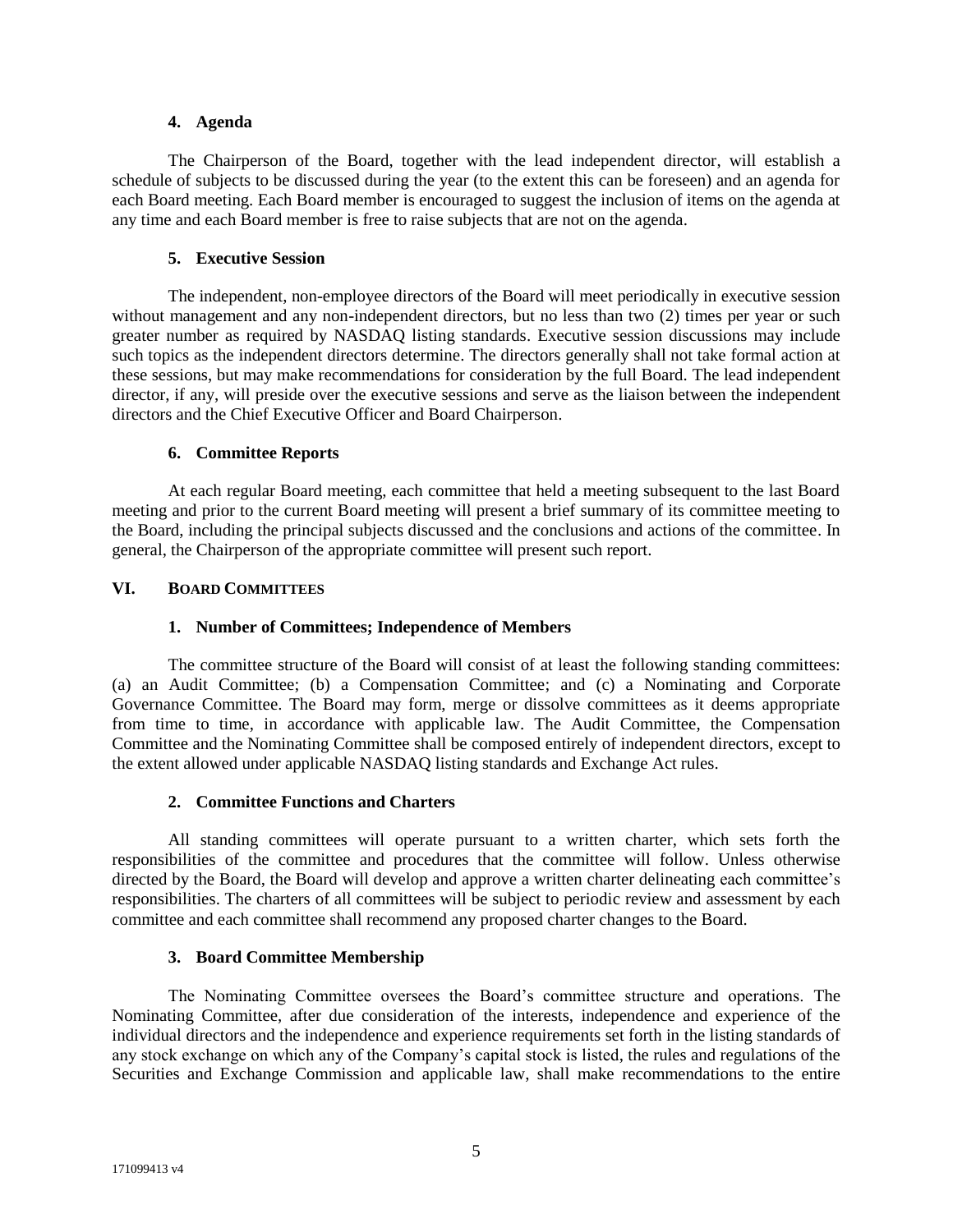Board regarding the appointment of directors to serve as members of each committee and committee chairman.

## **4. Committee Meetings and Agenda**

The committee Chairperson, in consultation with committee members, will determine the frequency and length of the meetings of the committee, consistent with any requirements set forth in the committee's charter. The Chairperson of each committee, in consultation with the appropriate members of the committee and management and the lead independent director, if applicable, will develop the committee's agenda.

## **VII. BOARD ACCESS TO MANAGEMENT; USE OF OUTSIDE ADVISORS**

Board members have complete and open access to the Company's management. The Company expects the Company's Board members to use their judgment to ensure that this contact is not distracting to the operations of the Company or to management's duties and responsibilities and that such contact, to the extent reasonably practical or appropriate, will be coordinated with the Chief Executive Officer. Board members should copy the Chief Executive Officer on written communications to management whenever appropriate.

The Board and each committee shall have the power to hire, at the expense of the Company, independent legal, financial or other advisors as they may deem necessary, without consulting or obtaining the approval of any officer of the Company in advance.

## **VIII. CHIEF EXECUTIVE OFFICER EVALUATION**

The Compensation Committee of the Board shall conduct an annual review of the Chief Executive Officer's performance. The Board will evaluate performance based on criteria approved by the Compensation Committee or recommended by the Compensation Committee and approved by the Board. The Compensation Committee will use the evaluation in the course of their deliberations when considering the compensation of the Chief Executive Officer.

# **IX. SUCCESSION PLANNING**

The Nominating Committee should develop and periodically review with the Chief Executive Officer the plans for succession for the Company's executive officers, as it sees fit, and make recommendations to the Board with respect to the selection of appropriate individuals to succeed to such positions. The Chief Executive Officer should at all times make available his or her recommendations and evaluations of potential successors, along with a review of any development plans recommended for such individuals.

# **X. BOARD ASSESSMENT**

The Nominating Committee will periodically review, discuss and assess the performance of the Board, including Board committees, seeking input from the full Board and others as deemed appropriate. The Nominating Committee may also consider and assess the independence of directors. The Nominating Committee should provide the results of these evaluations to the Board for further discussion as appropriate.